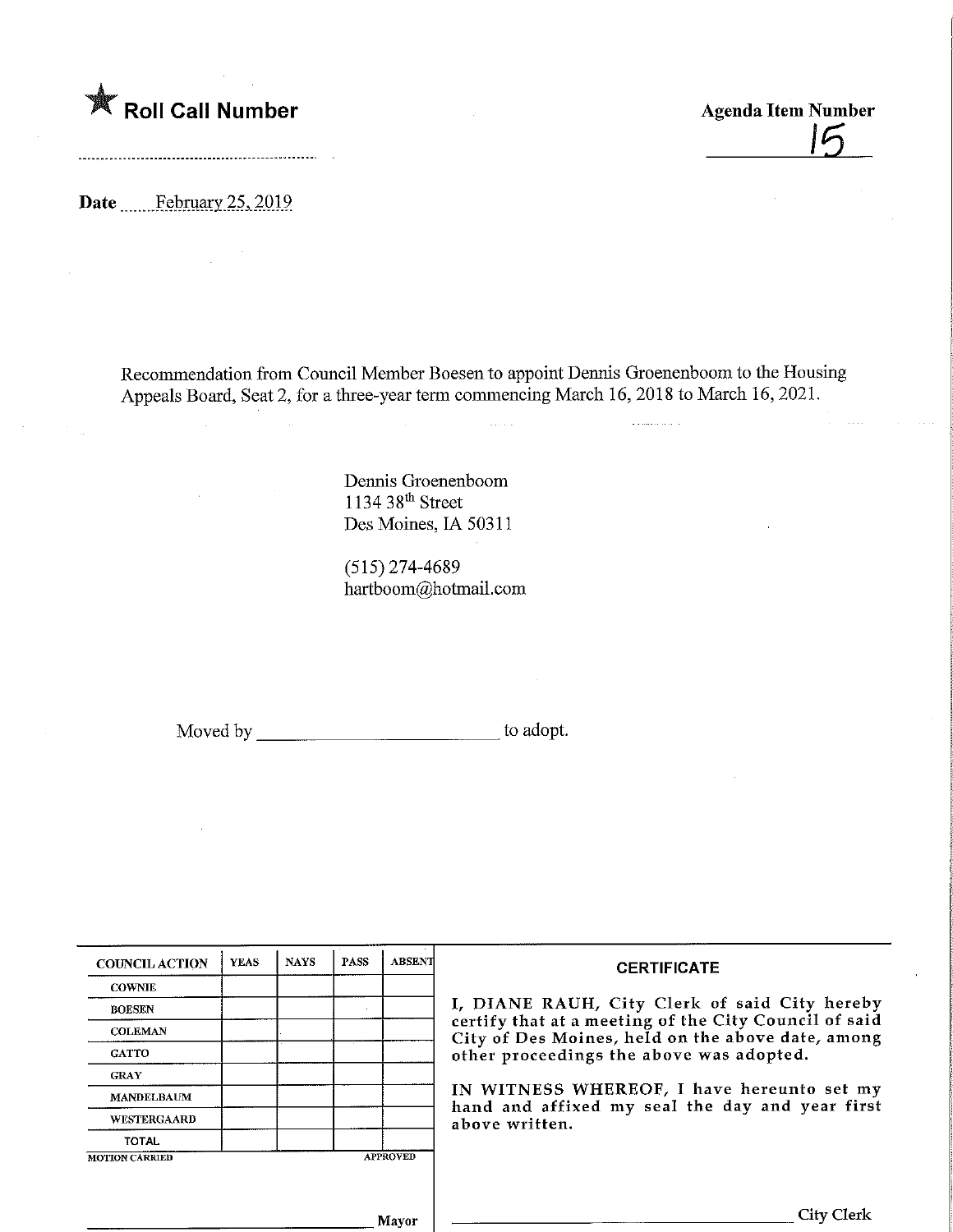### $\tilde{\mathcal{S}}_{\mathcal{A}}$  is

## Brown, Rachel M.

From: Rauh, Diane I.<br>
Sent: Tuesday, Febr Tuesday, February 12, 2019 9:44 AM **To:** Brown, Rachel M.<br> **Co:** Baumgartner, Lau Baumgartner, Laura L. **Subject:** FW: Apply to Serve on a City Board - form submission

**Follow Up Flag:** Follow up<br> **Flag Status:** Flagged **Flag Status:** 

-----Original Message-----From: Boesen, Connie S. Sent: Tuesday, February 12, 2019 9:42 AM To: Rauh, Diane I. Subject: Re: Apply to Serve on a City Board - form submission

Sent from my iPhone

>

>

> On Feb 12, 2019, at 8:21 AM/ Rauh, Djane I. <DIRauh@dmgov.org> wrote:

> Subject: Apply to Serve on a City Board - form submission

> > > > > First Name: Dennis > > Last Name: Groenenboom > > Home Address: 1134 38th Street > > Unit #: > > City; Des Moines > > State:IA > > Zip: 50311 >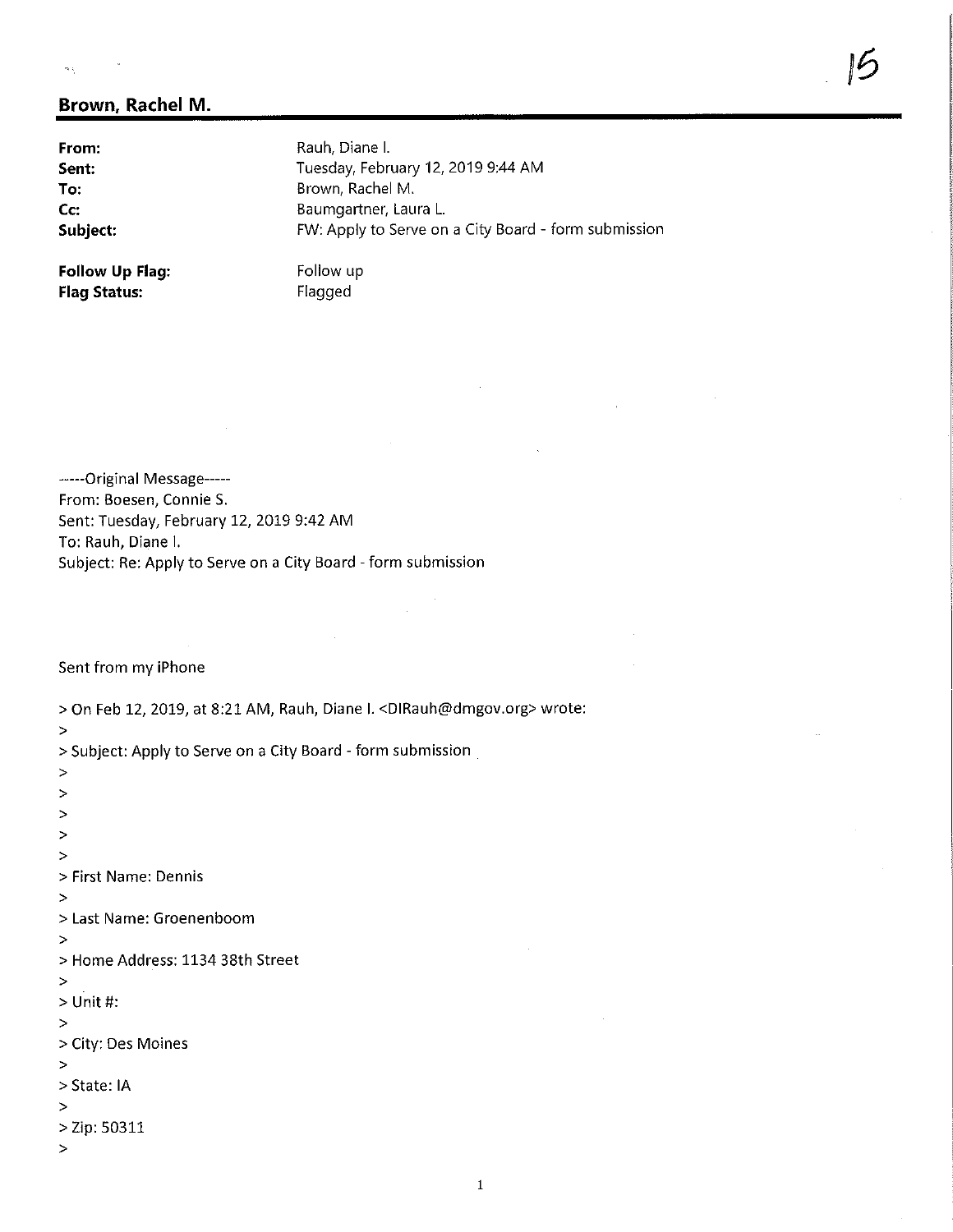> Daytime Phone: 5152744689 > > Alternate Phone: 5155374242 > > Email: hartboom@hotmail.com > > Occupation: Retired > > Occupation Duration: > > Employer: > > Employment Duration: > > Business Address 1: > > Business Address 2: > > Business City: > > Business State: tA > > Business Zip: > > Business Phone: > > Business Fax: > > Gender: Male > > Are you a Des Moines resident?: Yes > > Ward: Ward 3 > > Residency Duration: 30years > > Are you a registered voter?: Yes > > Have you been previously employed by the City of Des Moines?: No > > City Employed Relatives: None > > Have you have served on Any Board, Commission, or Committee?: No > > List Boards, Commissions and Committees and Date(s) served: > > List Boards, Agencies, Civic, Service and/or Professional Organizations to which you are affiliated: Plymouth Church iowa Friends of Legal Services Drake Neighborhood Association. >

> Indicate other experiences or skills which will contribute to the mission of this Board, Commission or Committee: I was the Executive Director of Iowa Legal Aid for over 25 years and worked with the organization for nearly 40 years. I am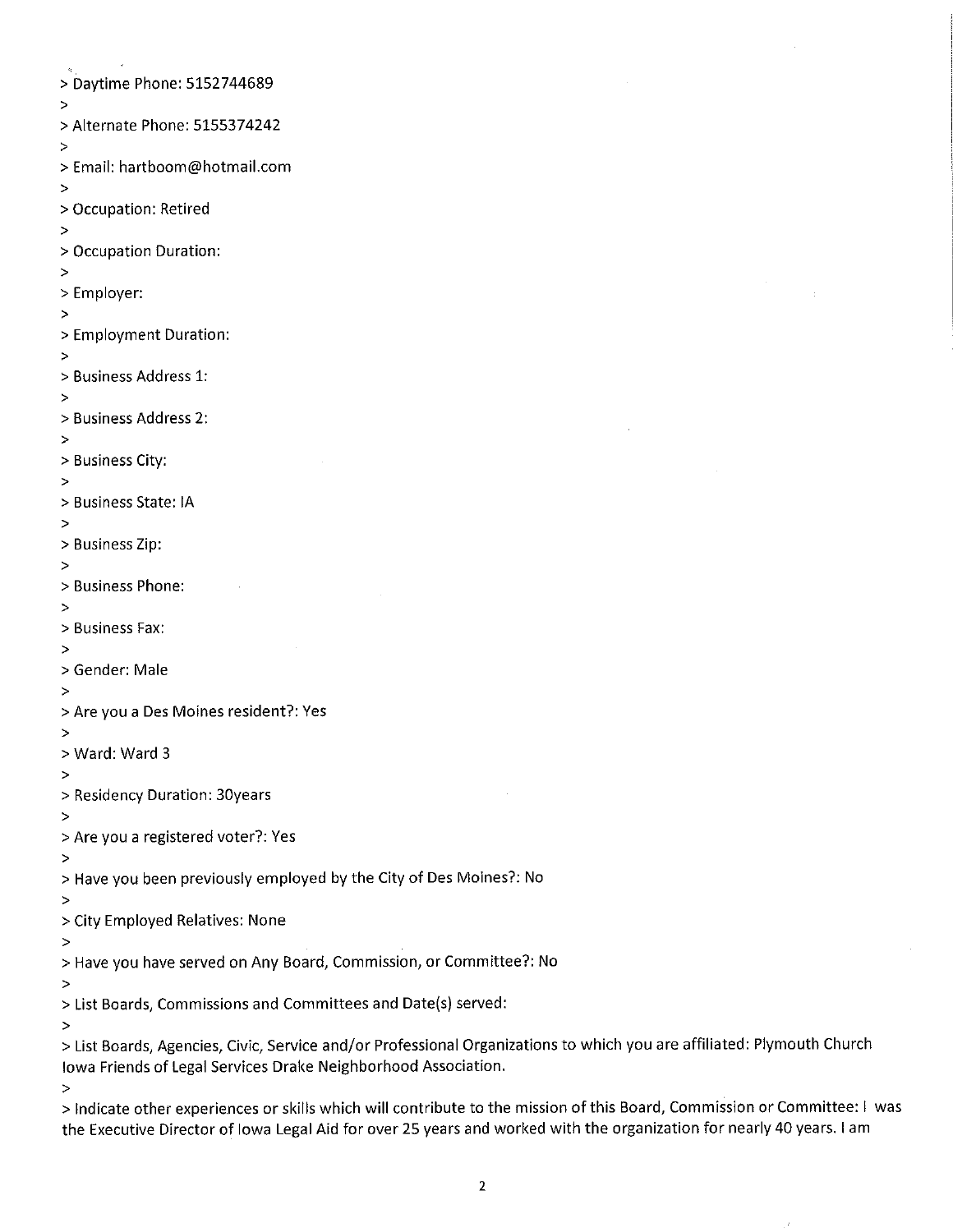$\mathcal{K}$ currently working in a very part-time capacity as a consultant with not-for-profit organizations. I am also a co-owner of the Thoreau Center LLC, located in the Drake Neighborhood.

```
>
```

```
> First Board: Housing Appeals Board
```
>

```
> Second Board: — Seiect One —
```
>

```
> Third Board: — Select One —
```
>

```
> Fourth Board: — Select One —
```
>

```
> Fifth Board: — Select One —
```
>

> Most board seats have no special requirement other than being a citizen of Des Moines. However, some seats require special criteria for members.: Citizen of Des Moines, 18 years of age or older (required for all members of the Library Board of Trustees), Attorney, Demonstrated interest in residential neighborhoods. Represents interest of Business, Non-Profit and Education community

- >
- > Comments:
- >
- > Signature: Dennis Groenenboom
- >
- >
- > Submitted: 1/31/2019 11:10:52 AM
- >
- >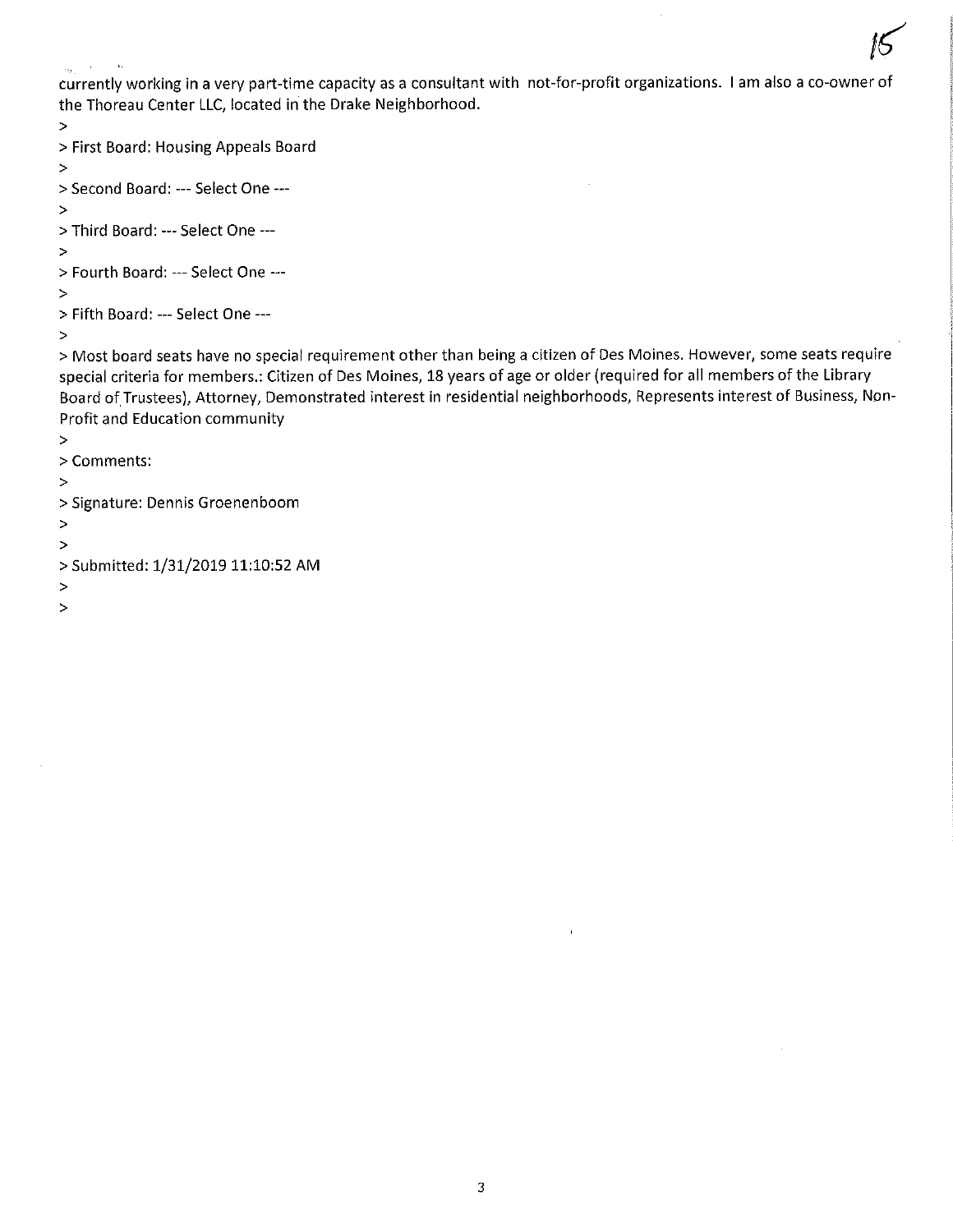# City of Des Moines, Iowa Boards and Commissions Board Composition

# Housing Appeals Board

| Description:   | Holds hearings, grants variances, mediates appeals, and recommends enforcement action<br>in the administration of Housing Code Enforcement.                                                                                                                                                                                                                                                                                                                                                                                                                                                                                                                                                                                                                                                                                                                                    |
|----------------|--------------------------------------------------------------------------------------------------------------------------------------------------------------------------------------------------------------------------------------------------------------------------------------------------------------------------------------------------------------------------------------------------------------------------------------------------------------------------------------------------------------------------------------------------------------------------------------------------------------------------------------------------------------------------------------------------------------------------------------------------------------------------------------------------------------------------------------------------------------------------------|
| Staff contact: | Jim Nelson 283-4197                                                                                                                                                                                                                                                                                                                                                                                                                                                                                                                                                                                                                                                                                                                                                                                                                                                            |
| Term length:   | Three years                                                                                                                                                                                                                                                                                                                                                                                                                                                                                                                                                                                                                                                                                                                                                                                                                                                                    |
| Expiration:    | March 16th                                                                                                                                                                                                                                                                                                                                                                                                                                                                                                                                                                                                                                                                                                                                                                                                                                                                     |
| Meetings:      | 5:30 PM, Second Wednesday of each month,                                                                                                                                                                                                                                                                                                                                                                                                                                                                                                                                                                                                                                                                                                                                                                                                                                       |
| Location:      | 1551 E. Martin Luther King, Jr. Parkway                                                                                                                                                                                                                                                                                                                                                                                                                                                                                                                                                                                                                                                                                                                                                                                                                                        |
|                | Municipal Services Center, Second Floor, Room: Board Room                                                                                                                                                                                                                                                                                                                                                                                                                                                                                                                                                                                                                                                                                                                                                                                                                      |
| Requirements:  | Seven Members - The Board shall consist of not more than seven members and not less<br>than three members who are qualified by experience and training to pass on matters<br>pertaining to property maintenance and one member who has a demonstrated interest in<br>historic preservation, and who are not employed by the City. If the city council by resolution<br>finds that no suitable person with the required qualifications is available for appointment to fill<br>a vacancy on the Board that has remained open for at least two (2) months, then the council<br>may appoint a representative of the general public to fill the vacancy. The member so<br>appointed shall not be reappointed unless the council by resolution finds that no suitable<br>person with the required qualifications is then available for appointment to the Housing<br>Appeals Board. |

Prof. requirements:

| <b>Member Information</b>                         |         |                   |                                     |                                |  |  |
|---------------------------------------------------|---------|-------------------|-------------------------------------|--------------------------------|--|--|
| Victoria L Daniels                                | $(C)$ : |                   | Term expires.                       | 03/16/2015                     |  |  |
| 1240 40th Street                                  | (D)     | 515 281-8450      | Took office:                        | 06/14/2010                     |  |  |
| Des Moines 50311                                  | (E).    | 515 255-1566      | Appointed by:                       | 7 - Mayor                      |  |  |
|                                                   |         | (W): 515 281-8450 | Residing in Ward: 1                 |                                |  |  |
|                                                   |         |                   | Eligibility:                        | Not eligible for reappointment |  |  |
| Seat: 01 - Interest in Historic<br>Preservation   |         |                   | Gender:                             | Female                         |  |  |
| Scott Durham                                      | (C).    |                   | Term expires:                       | 03/01/2018                     |  |  |
| 301 E. Kenyon                                     | $(D)$ : | 515 239-6552      | Took office:                        | 02/06/2017                     |  |  |
| Des Moines 50315                                  | (E).    | 515 285-1012      | Appointed by:                       | 6 - At Large B - Coleman       |  |  |
|                                                   | $(W)$ : |                   | Residing in Ward: 4<br>Eligibility: | Eligible for reappointment     |  |  |
| Seat: 03 - Qualified by<br>experience or training |         |                   | Gender:                             | Male                           |  |  |
| Carole Jones                                      | (C).    |                   | Term expires:                       | 03/16/2019                     |  |  |
| 1603 Pioneer Road                                 | (D)     |                   | Took office:                        | 08/08/2016                     |  |  |
| Des Moines 50320                                  | $(E)$ : | 515 282-4621      | Appointed by:                       | 4 - Ward 4                     |  |  |
|                                                   | $(W)$ : |                   | Residing in Ward: 4                 |                                |  |  |
|                                                   |         |                   | Eligibility:                        | Eligible for reappointment     |  |  |
| Seat: 07 - Citizen of Des Moines                  |         |                   | Gender:                             | Female                         |  |  |